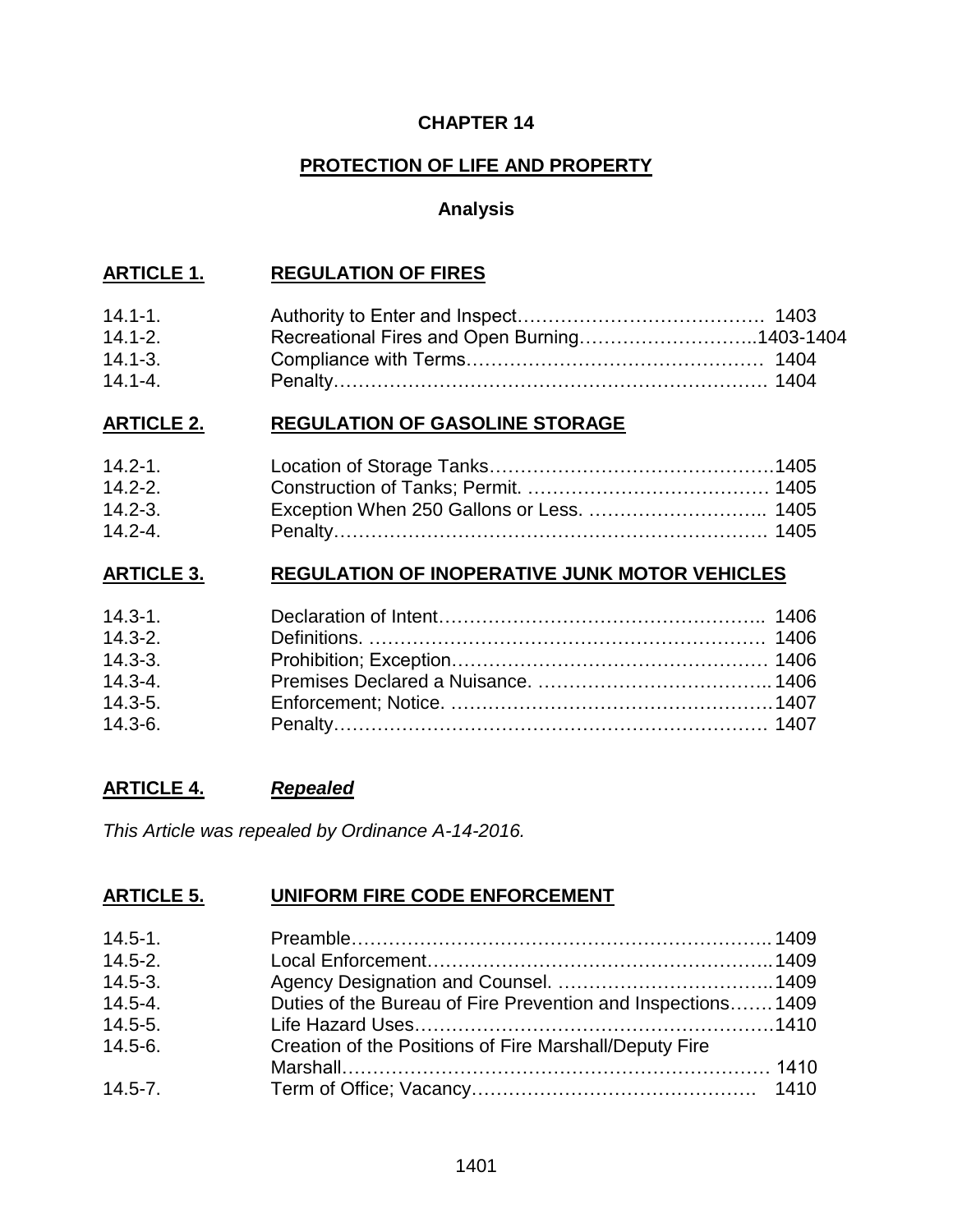| $14.5 - 8.$  |                                                 |  |
|--------------|-------------------------------------------------|--|
| $14.5 - 9.$  |                                                 |  |
| $14.5 - 10.$ |                                                 |  |
| $14.5 - 11.$ | Additional Required Inspections and Fees.  1411 |  |
| $14.5 - 12.$ |                                                 |  |
| $14.5 - 13.$ |                                                 |  |
| $14.5 - 14.$ |                                                 |  |

# **ARTICLE 6 REFUSE CONTAINERS/DUMPSTERS**

| $14.6 - 1$ |  |
|------------|--|
| $14.6 - 2$ |  |
| $14.6 - 3$ |  |
| $14.6 - 4$ |  |
| $14.6 - 5$ |  |
| $14.6 - 6$ |  |
| $14.6 - 7$ |  |
| $14.6 - 8$ |  |

## **ARTICLE 7 AN ORDINANCE REGULATING THE DISCHARGE OF CERTAIN SUBSTANCES INTO THE TOWNSHIP'S STORMWATER SEWER SYSTEM**

| $14.7 - 1$ |  |
|------------|--|
| $14.7 - 2$ |  |
| $14.7 - 3$ |  |
| $14.7 - 4$ |  |
| $14.7 - 5$ |  |
| $14.7 - 6$ |  |

# **ARTICLE 8 REGULATING THE REPOSSESSION OF MOTOR VEHICLES**

| $14.8 - 1$ |  |
|------------|--|
| $14.8 - 2$ |  |
| $14.8 - 3$ |  |
| $14.8 - 4$ |  |
| $14.8 - 5$ |  |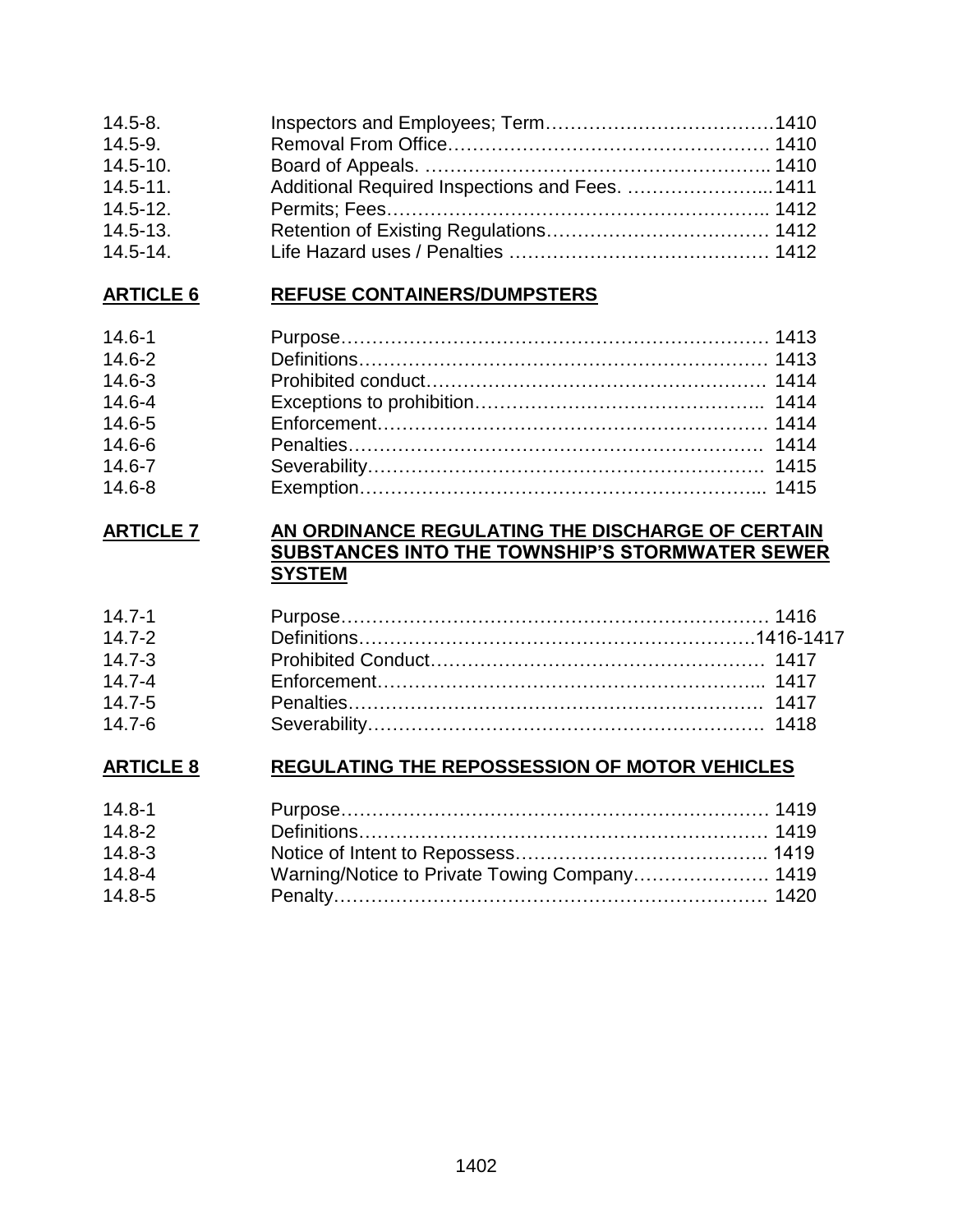## **ARTICLE 1. REGULATION OF FIRES**

#### **Sec. 14.1-1. AUTHORITY TO ENTER AND INSPECTION.**

The Township Fire Marshal of the Bureau of Fire Prevention and Inspections, Fire Code Official or his/her agent appointed by him/her for that purpose, or Police Officer shall and may, at any time, enter upon any premises in the Township for the purpose of investigating whether or not the provisions of this article are being violated therein. Where upon such inspection a violation of this ordinance is found, an order to extinguish shall be given. Failure to comply with said order shall result in a Court Summons being issued to the person or person responsible for the existing violation.

#### **Sec. 14.1-2. RECREATIONAL FIRES AND OPEN BURNING.**

- A. Definitions
	- 1. Chiminea, outdoor Fireplace, Fire Pit a structure and/or device designed to contain and control a recreational fire means approved container.
	- 2. Firewood wood consisting of trunks and branches of trees and bushes, but does not include leaves, needles, vines or brush.
	- 3. Nuisance any odor, emission, or event that prevents the reasonable use and enjoyment of one's property.
	- 4. Open Burning any fire from which the products of combustion are emitted directly into the open air and, are not by design directed through a stack, chimney or other container designed for recreation fires.
	- 5. Recreational Fires an outdoor fire where seasoned wood of approved dimensions is burned for entertainment purposes.
	- 6. Treated Lumber dry wood which has been milled, dried and treated or combined with any petroleum product, glue, chemical, preservative, adhesive, stain, paint or other substance
- B. Regulations
	- 1. Recreational fires shall be allowed without a permit at one and two family owner dwellings subject to regulations set forth by this ordinance.
	- 2. Recreational fires shall be limited to a maximum diameter of four feet and a maximum height of two feet, and must be contained in noncombustible Chiminea, outdoor fire place, or fire pit.
	- 3. Recreational fires in approved containers shall be permitted not less than 15 feet from any structure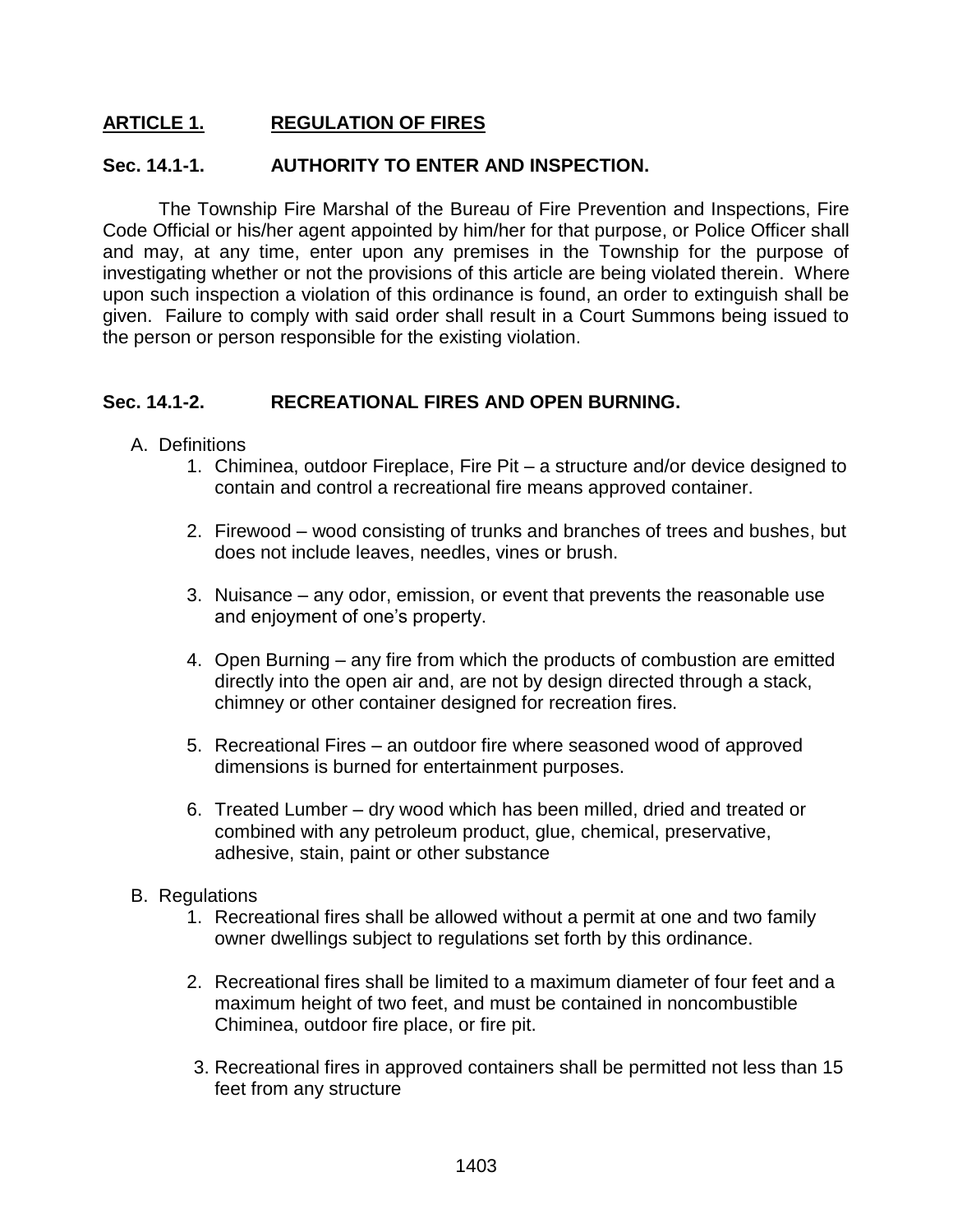- 4. Recreational fires must be constantly attended and supervised by an adult 18 years of age or older until such fire is completely extinguished. A minimum of one portable fire extinguisher with a minimum 4-A rating or other approved on site fire extinguishing equipment such as dirt, sand, water barrel or garden hose shall be available for immediate use.
- 5. The burning of yard waste, leaves, brush, vines, evergreen needles, branches less that two inches in diameter, treated or untreated lumber, garbage, trash, refuse, paper products or anything other than firewood as set forth herein is prohibited except that kindling may be used to start a recreational fire.
- 6. Open burning of any material, yard waste, leaves, brush, vines, evergreen needles, branches less than two inches in diameter, treated or untreated lumber, garbage, trash, refuse and paper products is prohibited within the municipal boundary of the Township of Pennsville.
- 7. Recreational fires as set forth herein shall be prohibited between the hours of 2:00 am and 7:00 am.
- 8. The Township Fire Marshal of the Bureau of Fire Prevention and Inspections, Fire Code Official or his/her agent appointed by him/her for that purpose, or Police Officer shall and may order any recreational or open fire, or use of an Chiminea, outdoor fireplace or fire pit which creates a nuisance to be extinguished.

### **Sec. 14.1-3. COMPLIANCE WITH TERMS**

No persons shall violate or fail to comply with any conditions, terms or requirements contained in Section 14.1-2 of this Article.

## **Sec. 14.1-4. PENALTY.**

Any person who shall violate any of the provisions of this Article shall upon conviction thereof before the Municipal Court be subject to a fine not to exceed Two Hundred Fifty Dollars (\$250.00) for the first offense, Five Hundred Dollars (\$500.00) from the second offense and One Thousand Dollars (\$1,000.00) for the third offense, or by imprisonment not to exceed sixty (60) days in the county jail, in the discretion of the Court before which such person is convicted.

**\_\_\_\_\_\_\_\_\_\_\_\_**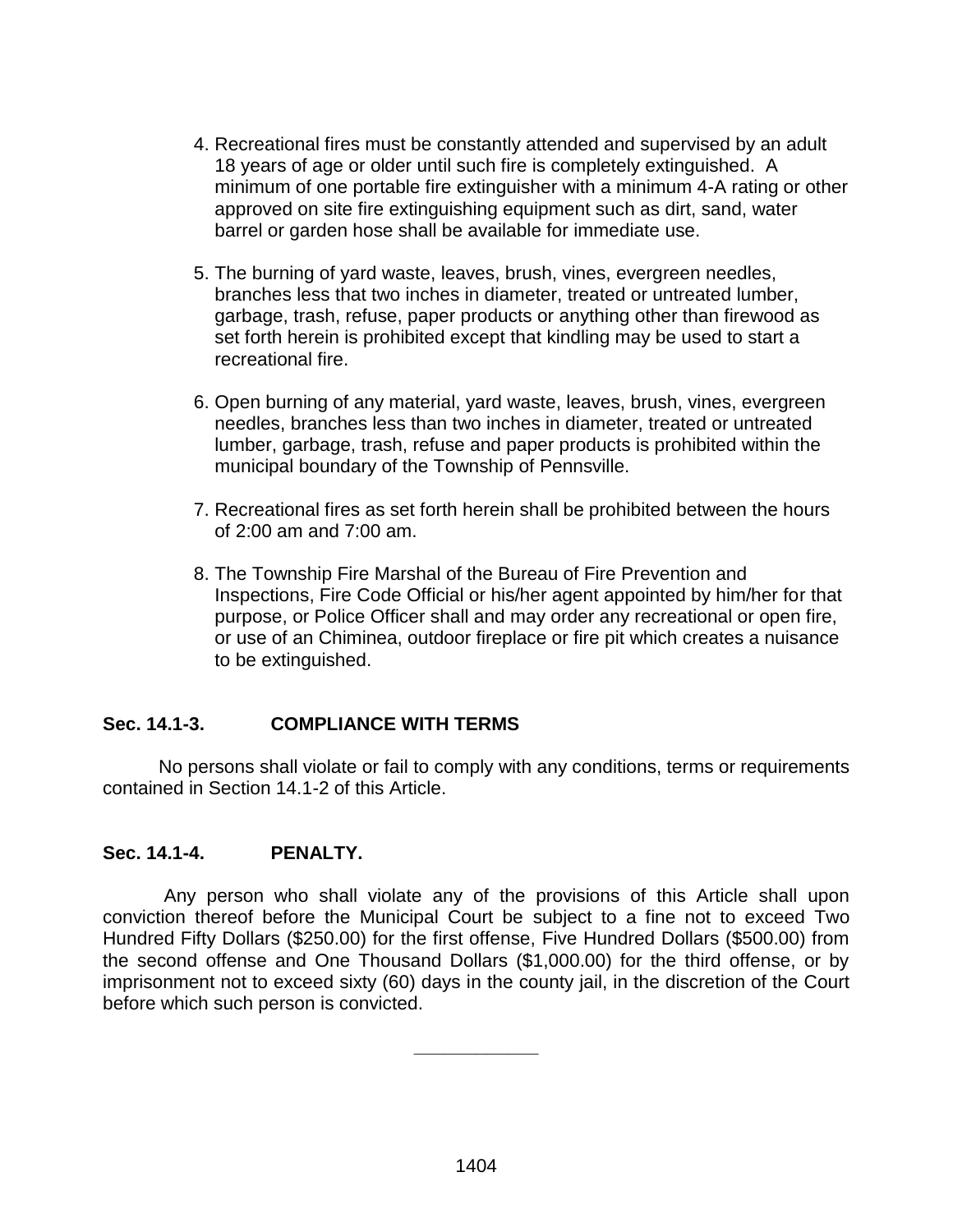## **ARTICLE 2. REGULATION OF GASOLINE STORAGE**

### **Sec. 14.2-1. LOCATION OF STORAGE TANKS.**

No person shall hereafter store any gasoline, oils or other petroleum products in tanks to be used for the storage, sale and trading in said products, within one thousand (1000) feet of any dwelling house within the Township, unless said tanks are wholly buried beneath the surface of the ground.

### **Sec. 14.2-2. CONSTRUCTION OF TANKS; PERMIT.**

No buildings, tanks or plants shall hereafter be constructed or established for the use, storage, sale and disposal of gasoline, oils or other petroleum products, unless the tanks are wholly buried beneath the surface of the ground, until a permit is first secured from the Township Committee, after written application being made and hearing being given to the applicant, by said Township Committee, whereby the said Township Committee shall determine the right of the applicant to said permit, and the Township Committee shall have the right to grant or refuse said permit if they deem fit, for the protection of life and property from fire, explosion and other dangers arising therefrom.

### **Sec. 14.2-3. EXCEPTION WHEN 250 GALLONS OR LESS.**

Nothing herein contained shall apply to the storage of gasoline, oils and other petroleum products which are to be consumed on the premises, and not stored for the purpose of sale or trade, and nothing herein contained shall apply to the storage of said products in quantities of two hundred fifty (250) gallons or less, nor to the construction or establishment of tanks or plants for the use, storage, sale and disposal of said products in quantities of two hundred fifty (250) gallons or less.

### **Sec. 14.2-4. PENALTY.**

Any person who shall violate any of the provisions of this Article shall upon conviction thereof before the Municipal Court be subject to a fine not to exceed One Hundred (\$100.00) dollars or imprisonment not to exceed thirty (30) days in the County Jail, or both in the discretion of the Court before which such person is convicted.

**\_\_\_\_\_\_\_\_\_\_\_\_\_\_\_**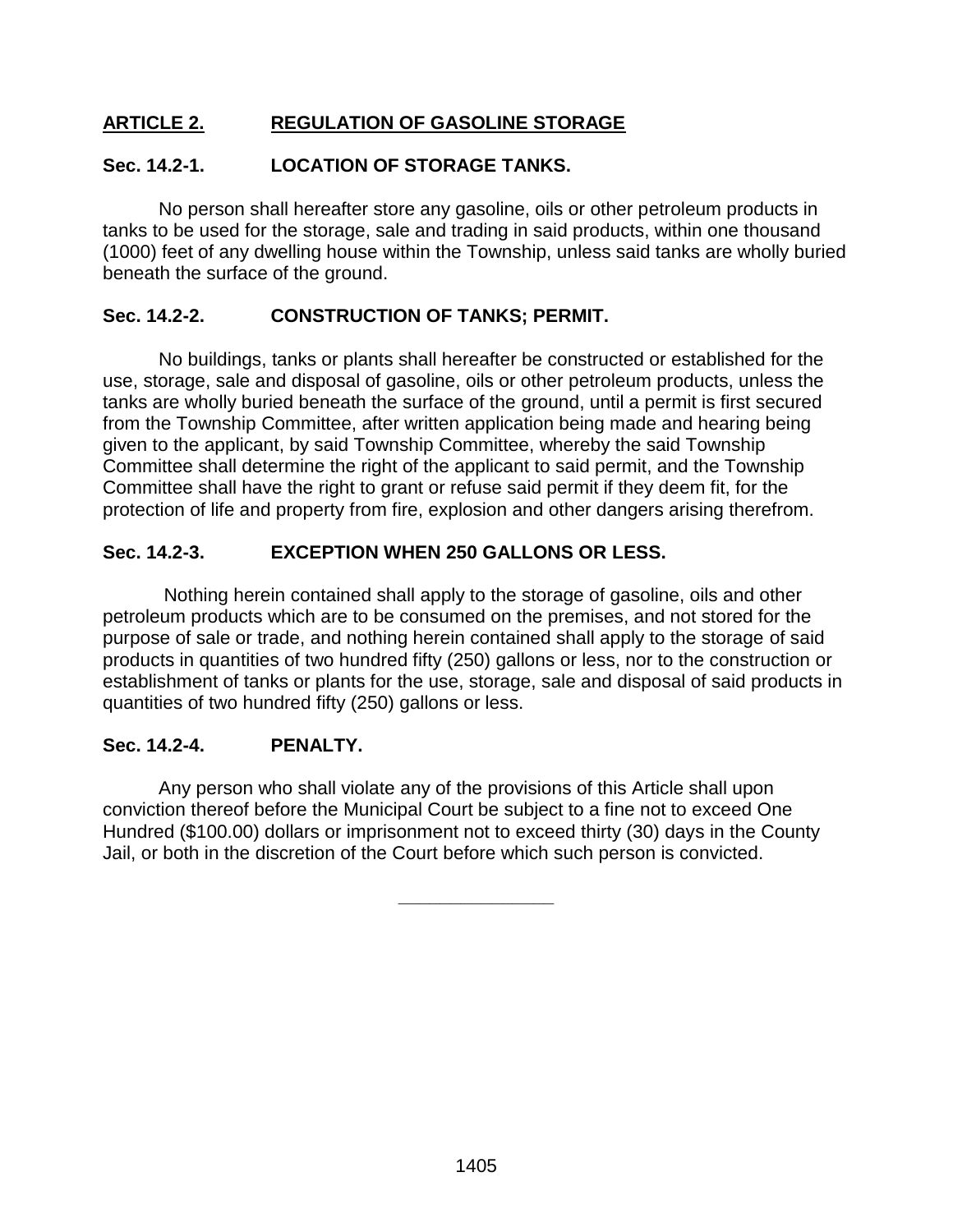## **ARTICLE 3. REGULATION OF INOPERATIVE JUNK MOTOR VEHICLES**

## **Sec. 14.3-1. DECLARATION OF INTENT.**

The placing, keeping or storage of unused and inoperative junk motor vehicles or parts thereof on private property in the Township of Pennsville does not promote the public welfare and such articles when so kept become public nuisances in that they possess dangerous qualities which may attract children who may become injured thereby; that they are or may be a fire hazard; that they are or may become unsightly in the community and are therefore disturbing in appearance and depreciate the general appearance of the surrounding area as well as the comfort and use of neighboring properties; that they possess qualities which create health hazards; that they when left in such state increase the risk of such hazards and continue the existence of such detrimental matters; and that they are detrimental to the public health, safety and general welfare of the community.

### **Sec. 14.3-2. DEFINITIONS.**

- A. Unused and inoperative junk motor vehicle is intended to mean any motor vehicle which is no longer in actual use as a motor vehicle, or which is wholly unfit without repairing or reconditioning for use upon the public roadways, or which has been discarded for use as a motor vehicle. The fact that such motor vehicle is unregistered and not currently inspected shall be evidential of its nature as herein prohibited.
- B. Motor vehicle is intended to have the same meaning as is granted to it by Revised Statutes 39:1-1.

### **Sec. 14.3-3. PROHIBITION; EXCEPTION.**

No person, firm, association or corporation shall place, keep or store or permit or suffer the placing, keeping or storing of any unused or inoperative junk motor vehicle or parts thereof upon any private property in the Township of Pennsville.

## **Sec. 14.3-4. PREMISES DECLARED A NUISANCE.**

The premises where any such motor vehicle or parts thereof are placed, kept or stored in violation of this Article shall be deemed to be a public nuisance and detrimental to the health, safety and public welfare of the residents of this Township and shall be subject to the regulation of this Article and of the regulations or ordinances of the Township Board of Health.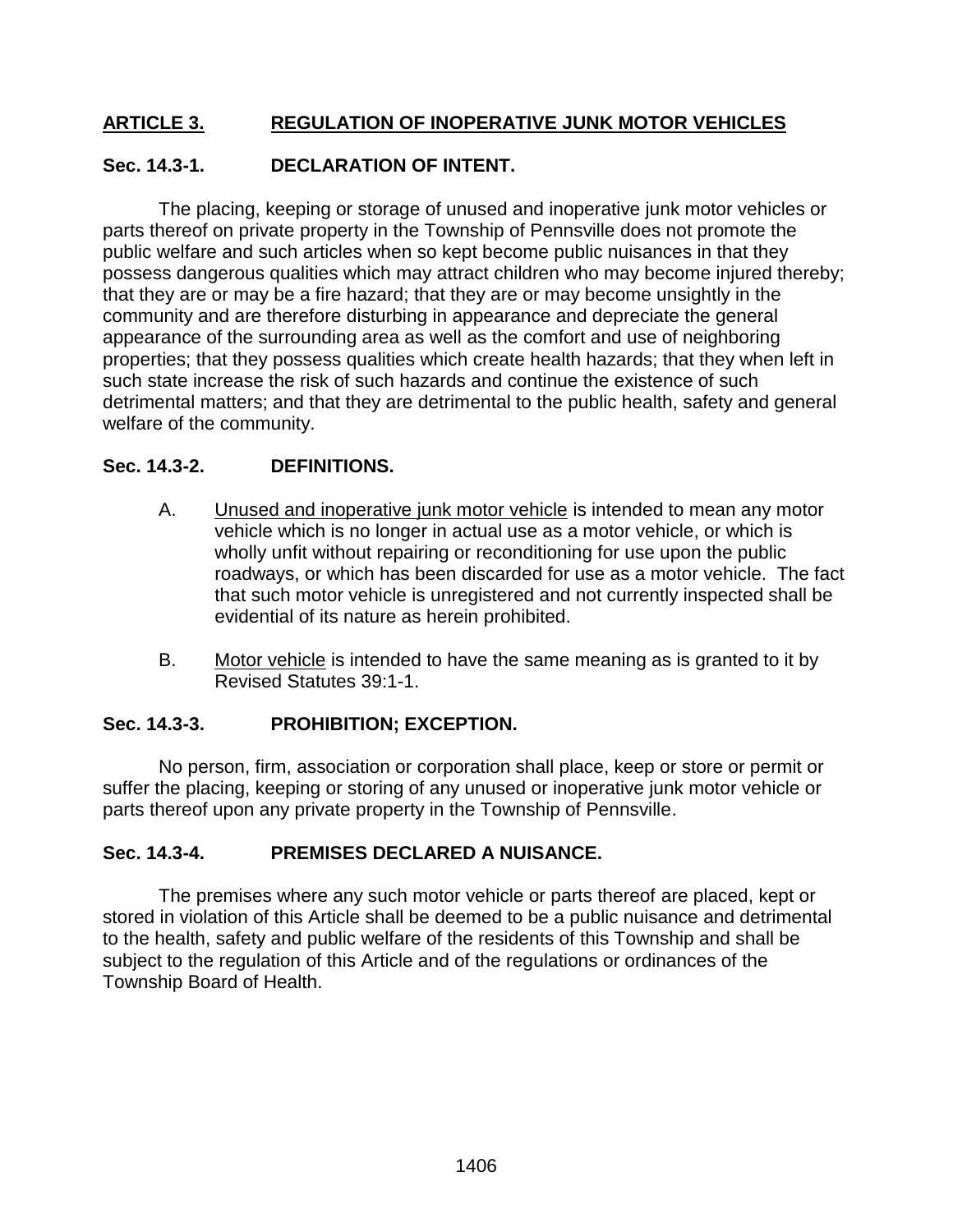### **Sec. 14.3-5. ENFORCEMENT; NOTICE.**

The Zoning Official of the Township shall be deemed to be the administrative officer for the enforcement of this Article. Whenever it shall appear that the provisions of this Article are being violated, such enforcing officer shall notify the owner and person in possession of the property on which the violation exists, in writing, directing such person to abate the violation by removal of the article or articles constituting the violation within thirty (30) days of the service of the notice.

Such notice shall be served personally, if such person is a resident of the Township. If such person is not a resident of the Township, such notice may be given by registered mail with proof of delivery.

The Zoning Official, in determining the existence of a violation, shall give due regard to the standards set forth in Sec. 14.3-1.

In the event such owner or person in possession shall refuse or neglect to abate the condition complained of and which constitutes a violation hereof within the time permitted for such abatement, the enforcing office shall cause a complaint to be made for such violation.

### **Sec. 14.3-6. PENALTY.**

The provisions of Chapter 1 Section 1-6 of this Code shall apply to violations of this Article.

**\_\_\_\_\_\_\_\_\_\_\_\_\_\_\_**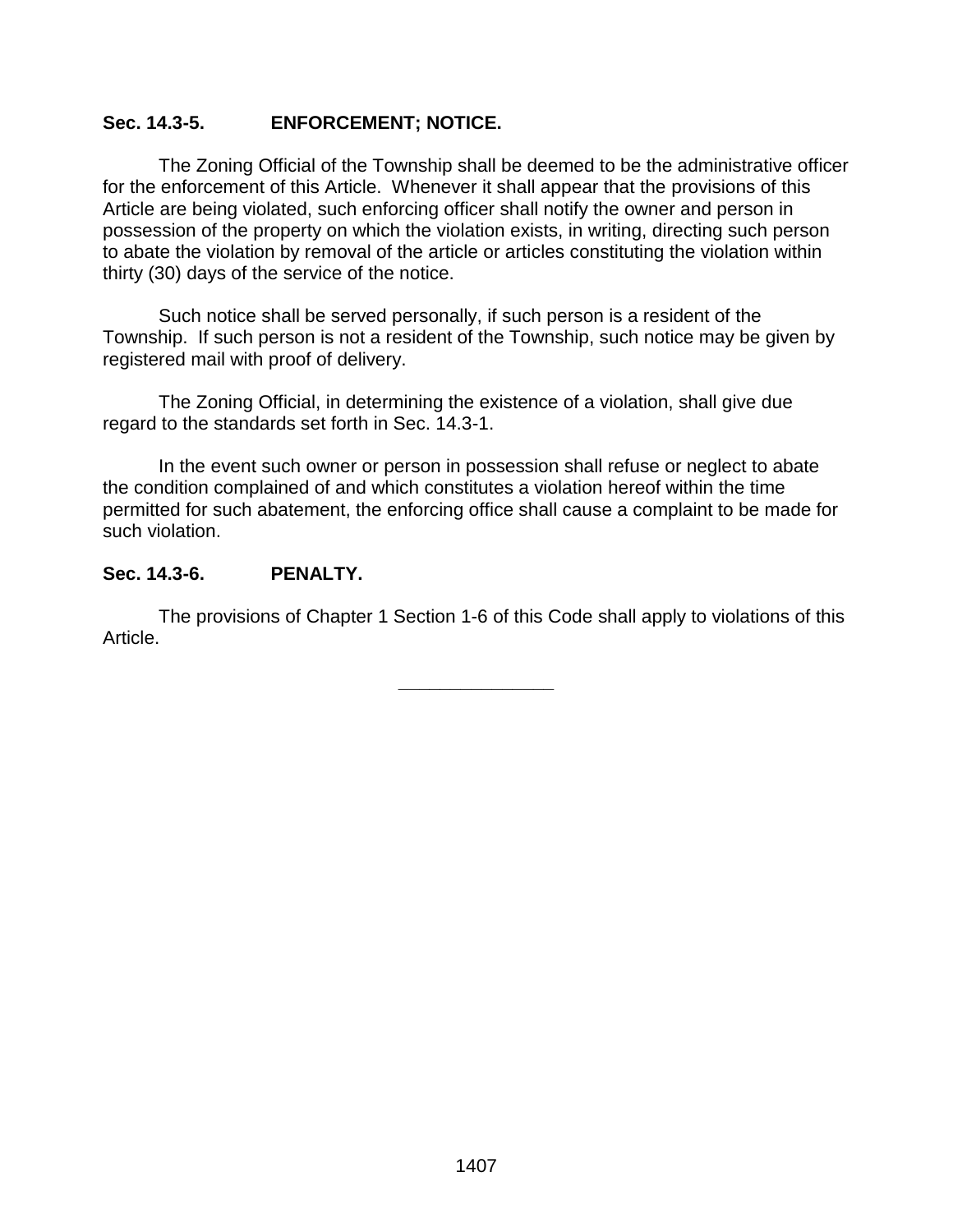# **ARTICLE 4.** *Repealed*

*This Article was repealed by Township Ordinance A-14-2016*

**\_\_\_\_\_\_\_\_\_\_\_\_**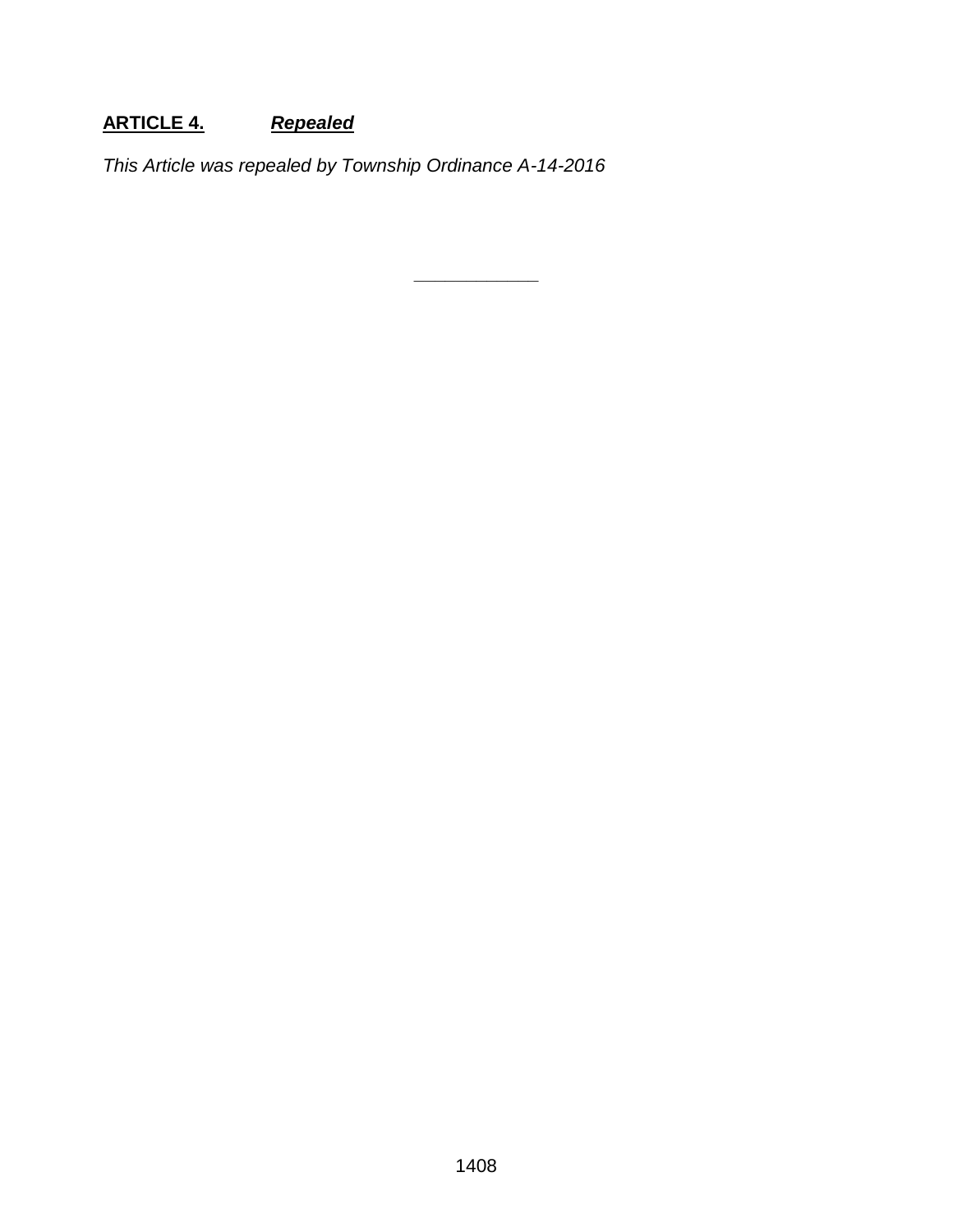## **ARTICLE 5. UNIFORM FIRE CODE ENFORCEMENT**

#### **Sec. 14.5-1. PREAMBLE.**

The Uniform Fire Safety Act, (P.L. 1983, c.383) was enacted for the purpose of establishing a system for the enforcement of minimum fire safety standards throughout the State of New Jersey and the Uniform Fire Safety Act authorizes municipalities to provide for local enforcement and to establish local enforcement agencies for that purpose and it is in the best interest of the Township of Pennsville to have the Uniform Fire Safety Act enforced locally. The fire companies of the two Township fire districts have agreed to the plan, set forth herein, for the administration and enforcement of the Uniform Fire Safety Code;

### **Sec. 14.5-2. LOCAL ENFORCEMENT.**

Pursuant to Section 11 of the Uniform Fire Safety Act. (P. L. 1983, c.383) the New Jersey Uniform Fire Code shall be locally enforced in the Township of Pennsville.

### **Sec. 14.5-3. AGENCY DESIGNATION AND COUNSEL.**

The local enforcing agency shall be the Bureau of Fire Prevention and Inspections, which is hereby created as an administrative office of the Township of Pennsville. The Township Solicitor is designated as the counsel for the local enforcing agency.

#### **Sec. 14.5-4. DUTIES OF THE BUREAU OF FIRE PREVENTION AND INSPECTIONS**

The Bureau of Fire Prevention and Inspections shall:

- A. Enforce the Uniform Fire Code of the State of New Jersey and all code regulations adopted under it in all buildings, structures and premises within the established boundaries of the Township. This shall include all apartment complexes, motels, hotels, boarding houses, and any multiple family dwellings.
- B. Comply with the requirements of the Uniform Fire Code of the State of New Jersey and enforce any regulations set forth by ordinances of the Township of Pennsville.
- C. All inspections required by the Uniform Fire Code of the State of New Jersey and the Ordinances of the Township of Pennsville will be conducted yearly unless otherwise specified in the Uniform Fire Code.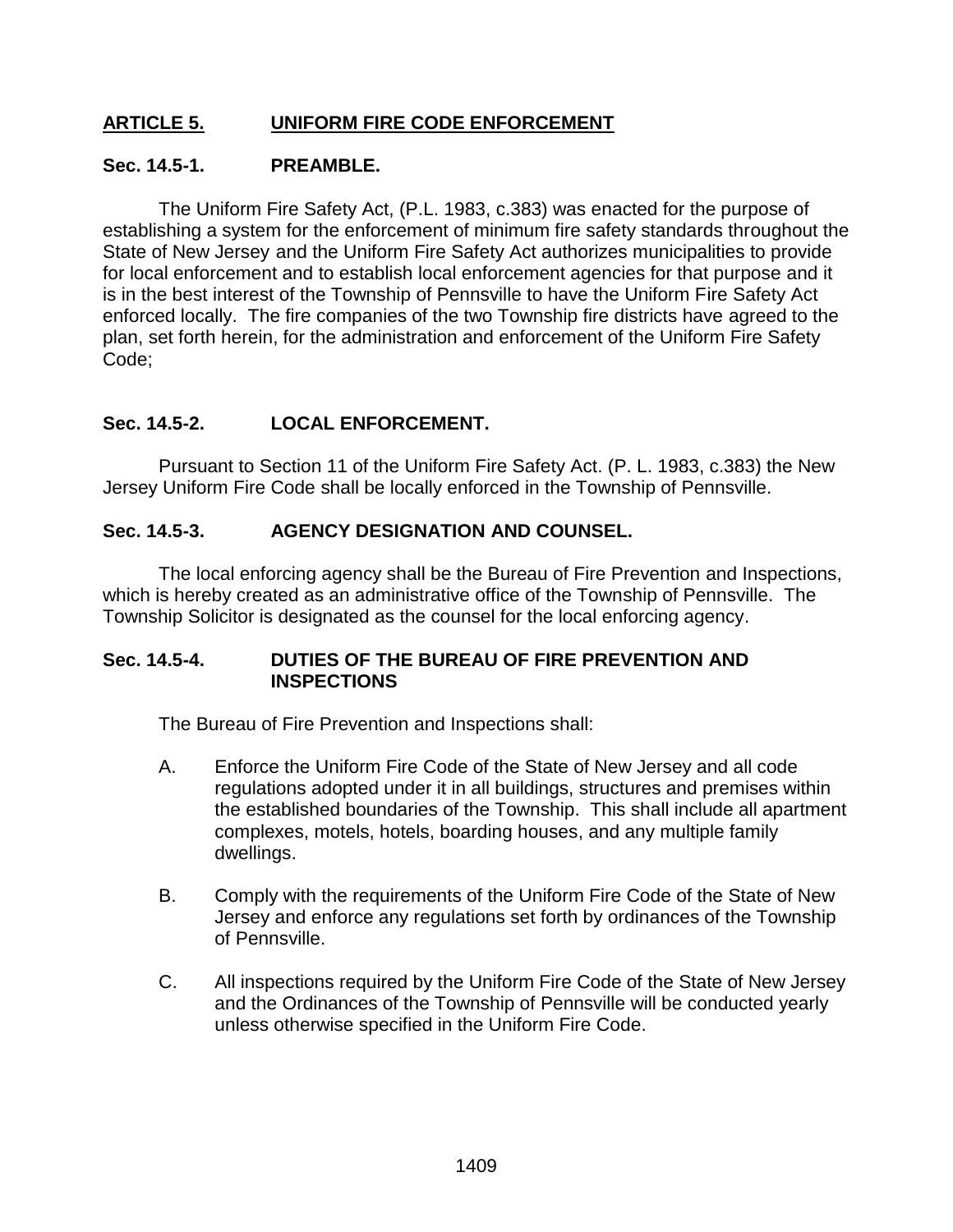## **Sec. 14.5-5. LIFE HAZARD USES.**

The Bureau of Fire Prevention and Inspections established by Sec. 14.5-3 of this Ordinance shall be an administrative office of the Township, and shall be under the direct supervision and control of the Township of Pennsville Fire Marshal who shall be certified by the Division of Fire Safety as a licensed Fire Inspector/Fire Official.

### **Sec. 14.5-6. CREATION OF THE POSITIONS OF TOWNSHIP FIRE MARSHALL AND DEPUTY FIRE MARSHALL**

The Fire Marshall shall be responsible for the operation of the Local Enforcing Agency. The Deputy Fire Marshall shall work under the supervision and control of the Township Fire Marshall, he shall follow the Fire Marshall's directions, and he shall perform the duties of the Fire Marshall when the Fire Marshall is unavailable.

### **Sec. 14.5-7. TERM OF OFFICE; VACANCY.**

The Fire Marshall and the Deputy Fire Marshall shall be appointed for a term of 4 years, respectively. The terms shall commence on January 1, 2016, and they shall run for a 4 year period from that date. The appointment to either positions in question made prior to January 1, 2016 shall be for the remainder of the year 2015.

### **Sec. 14.5-8. INSPECTORS AND EMPLOYEES; TERM.**

Such inspectors and other employees as may be needed in the local enforcing agency shall be appointed by the Township Committee with the recommendation of the Fire Marshal for such term as may be provided by resolution of the Committee.

### **Sec. 14.5-9. REMOVAL FROM OFFICE.**

The Fire Marshall, inspectors and other employees of the local enforcing agency shall be subject to removal by the Township Committee for inefficiency or misconduct. Each inspector or employee to be so removed shall be afforded an opportunity, to be heard by the Committee or a designated hearing officer.

### **Sec. 14.5-10. BOARD OF APPEALS.**

Pursuant to Sections 15 and 17 of the Uniform Fire Safety Act, any person aggrieved by any order of the Bureau of Fire Prevention shall have the right to appeal to the Construction Board of Appeals of the Township or in the event such Board does not exist, then to the Salem County Construction Board of Appeals.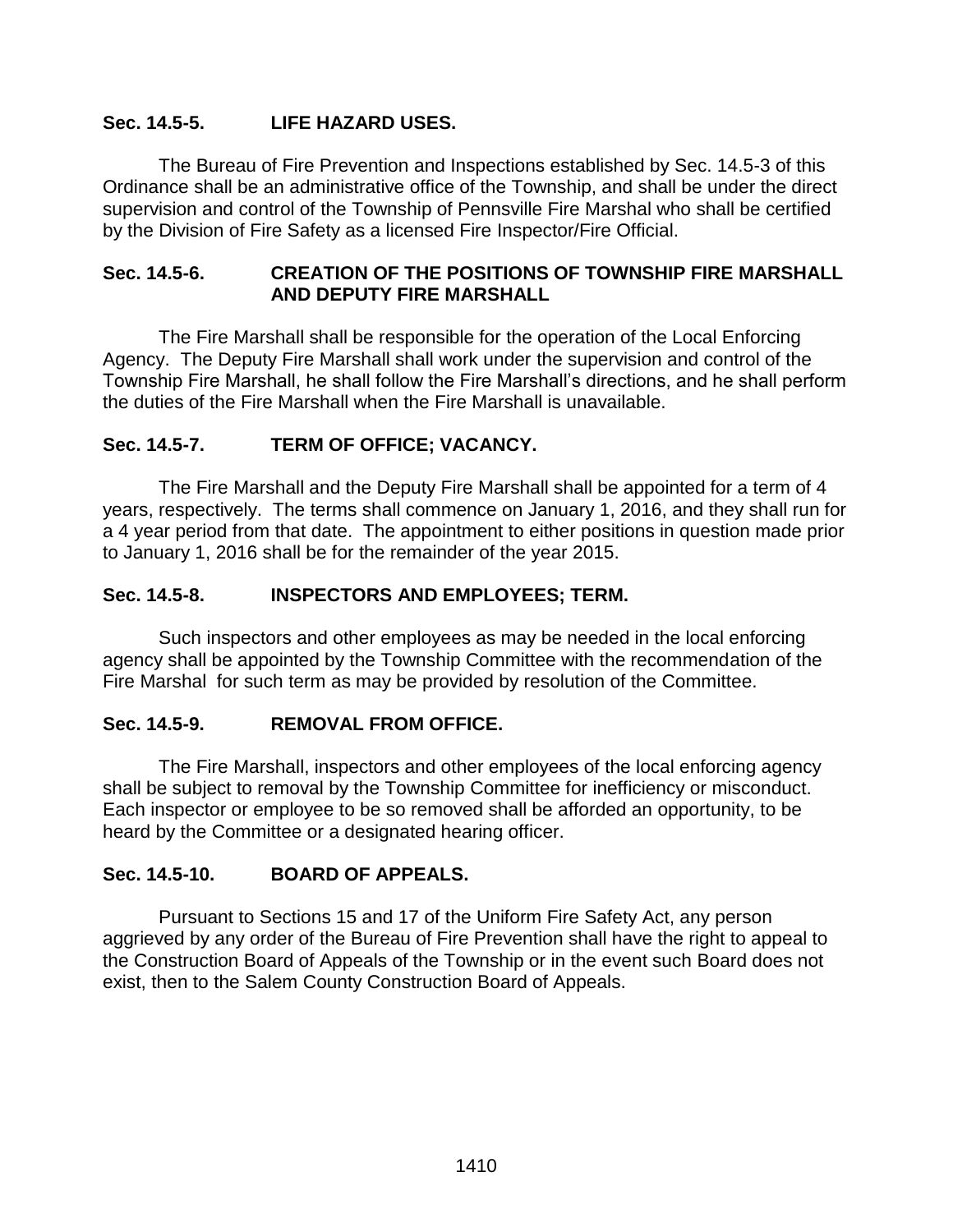## **Sec. 14.5-11. ADDITIONAL REQUIRED INSPECTIONS AND FEES.**

In addition to the inspection fees required pursuant to the Act and the regulations of the Division of Fire Safety of the Department of Community Affairs, the following additional inspections and fees shall be required:

## **ADDED INSPECTIONS AND FEES NOT REGULATED BY THE DIVISION OF FIRE SAFETY OF THE STATE OF NEW JERSEY**

| <b>BUILDING TYPE</b>                                         | <b>USAGE</b>                                                                                                  | FEE (PER BLDG.) |
|--------------------------------------------------------------|---------------------------------------------------------------------------------------------------------------|-----------------|
| 1 & 2 Story                                                  | Places of assemblage or<br>Eating or drinking establishments<br>With less than 50 occupancy                   | \$50.00         |
| 1,000 square ft. or less                                     | Business, professional,<br>Mercantile                                                                         | \$50.00         |
| 1,001 to 5,000 sq. ft.                                       | Business, Professional,<br>Mercantile                                                                         | \$100.00        |
| 5001 or more sq. ft.                                         | Business, Professional,<br>Mercantile                                                                         | \$150.00        |
| 2 Units or more (not<br>Regulated by Div. of<br>Fire Safety) | Apartment(s), complexes,<br>motels, hotels, boarding houses,<br>multi-family dwellings (rental units<br>Only) | \$35.00         |
| 1,000 sq. ft or less                                         | Storage facilities                                                                                            | \$50.00         |
| 1,001 to 5,000 sq ft.                                        | Storage facilities                                                                                            | \$175.00        |
| 5,001 sq. ft. or more                                        | <b>Storage Facilities</b>                                                                                     | \$225.00        |
| 1,000 sq. $ft$ or less                                       | <b>Industrial Complexes</b><br>(building not regulated by<br>Division of Fire Safety)                         | \$50.00         |
| 1,001 to 5,000 sq. ft                                        | <b>Industrial Complexes</b><br>(building not regulated by<br>Division of Fire Safety)                         | \$175.00        |
| 5,001 or more sq. ft.                                        | <b>Industrial Complexes</b><br>(building not regulated by<br>Division of Fire Safety)                         | \$225.00        |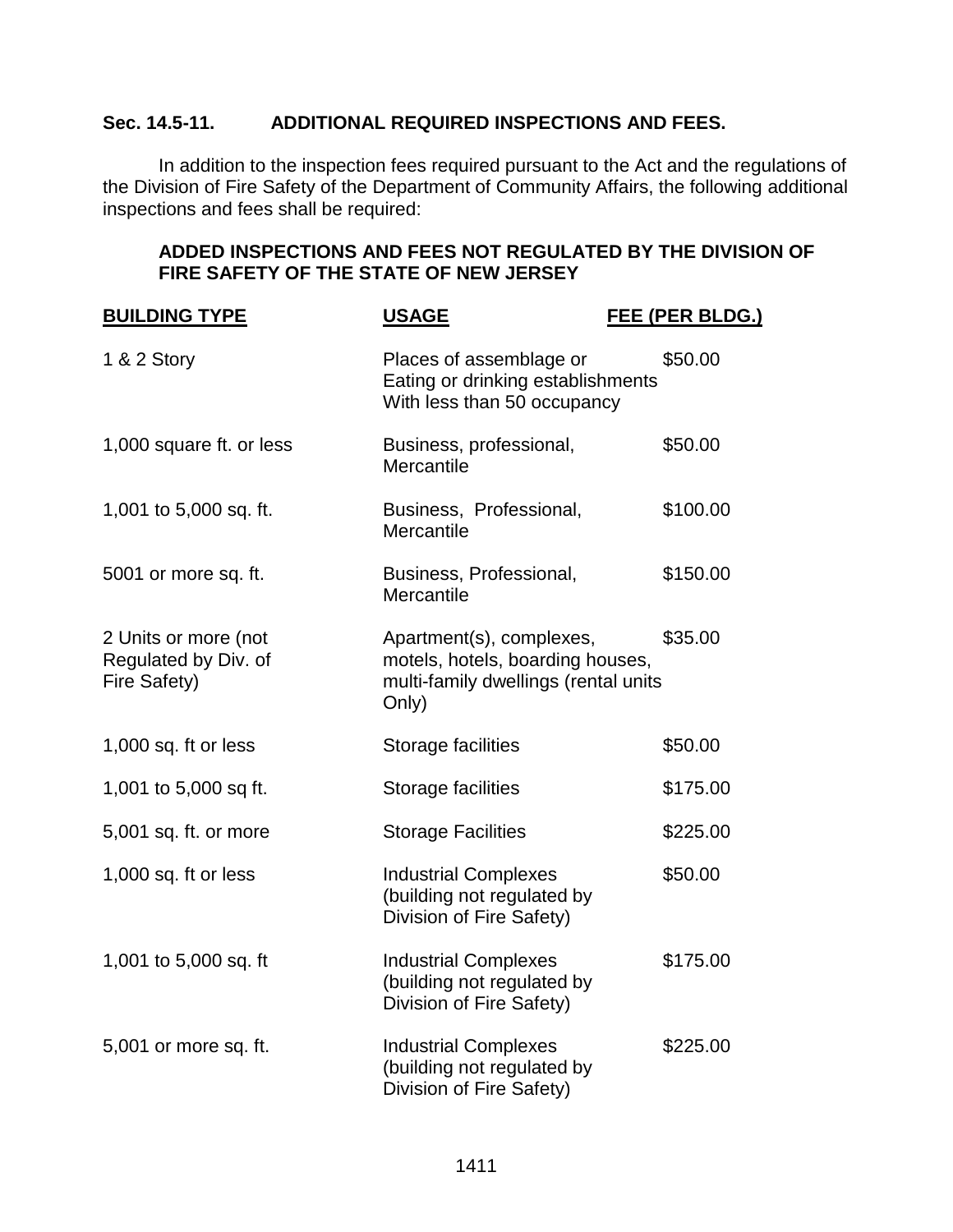### **Sec. 14.5-12. PERMITS; FEES.**

The permit fees established by the Uniform Fire Code, and the Ordinances of the Township of Pennsville, shall be the fees for the uses and activities prescribed for such fees. Such fees shall be paid to the municipal treasury and appropriated to the local enforcement agency for the enforcement of the Act.

### **Sec. 14.5-13. RETENTION OF EXISTING REGULATIONS.**

Existing local fire prevention codes and ordinances are retained, exclusive of this ordinance, to the extent not inconsistent with requirements of the State Fire Code.

## **Sec. 14.5-14 LIFE HAZARD USES / PENALTIES**

All life hazard use fees and penalties for violations are set by the Uniform Fire Code of the State of New Jersey and collected by same.

**\_\_\_\_\_\_\_\_\_\_\_\_\_\_**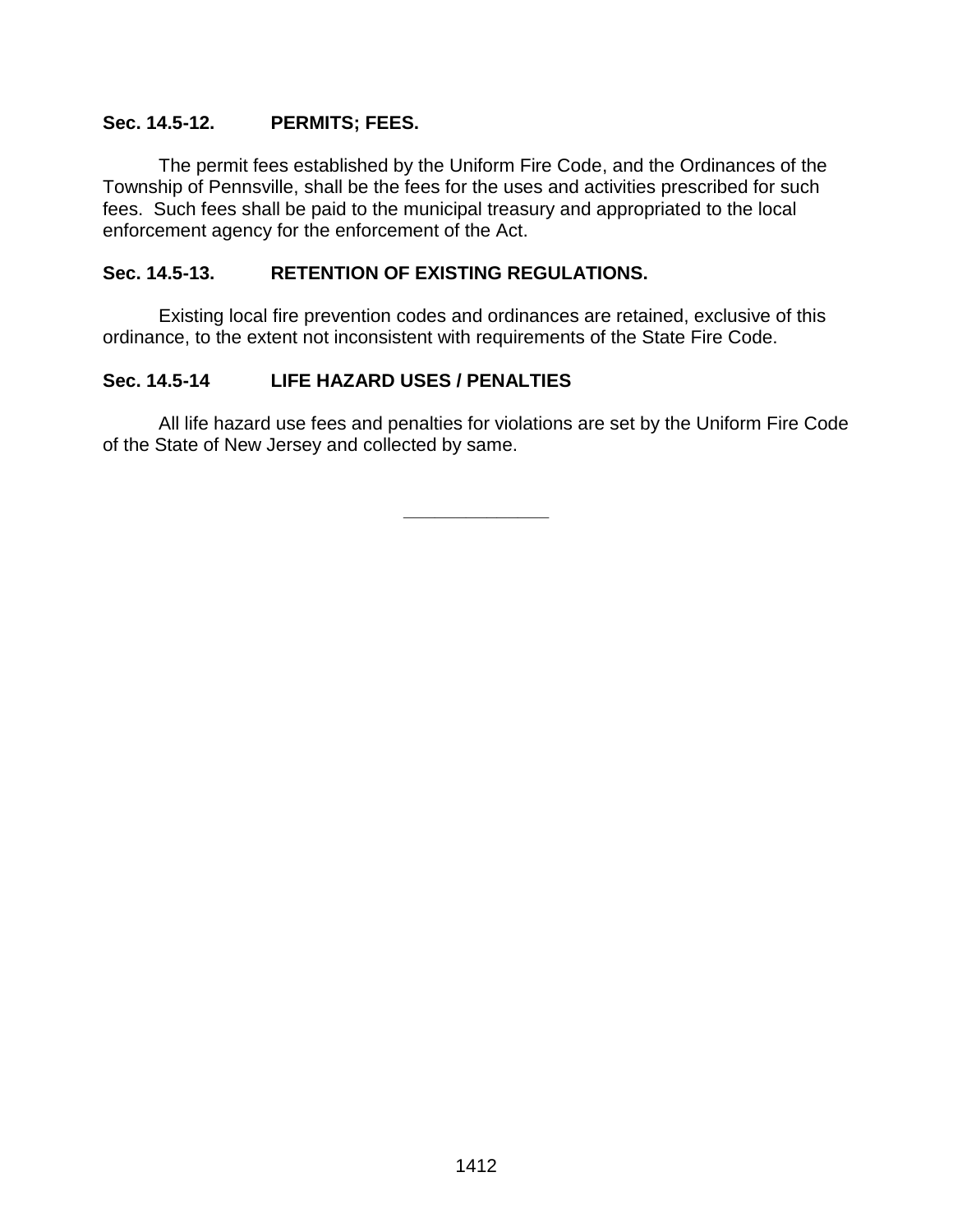## **ARTICLE 6 REFUSE CONTAINERS/DUMPSTERS**

### **Sec. 14.6-1 PURPOSE**

An Ordinance requiring dumpsters and other refuse containers that are outdoors or exposed to stormwater to be covered at all times and prohibits the spilling, dumping, leaking, or otherwise discharge of liquids, semi-liquids or solids from the containers to the municipal separate storm sewer systems operated by the Township of Pennsville and/or the waters of the State of New Jersey so as to protect public health, safety and welfare, and to prescribe penalties for the failure to comply.

## **Sec. 14.6-2 DEFINITIONS**

For the purpose of this ordinance, the following terms, phrases, words and their derivations shall have the meanings stated herein unless their use in the text of this Chapter clearly demonstrates a different meaning. When not inconsistent with the context, words used in the present tense include the future, words used in the plural number include the singular number, and words used in the singular number include the plural number. The word "shall" is always mandatory and not merely directory.

- A. **Municipal Separate Storm Sewer System (MS4):** A conveyance or system of conveyances (including roads with drainage systems, municipal streets, catch basins, curbs, gutters, ditches, manmade channels, or storm drains) that is owned or operated by the Township of Pennsville or other public body, and is designed and used for collecting and conveying stormwater. MS4s do not include combined sewer systems, which are sewer systems that are designed to carry sanitary sewage at all times and to collect and transport stormwater from streets and other sources.
- C.. **Person:** Any individual, corporation, company, partnership, firm, association, or political subdivision of this state subject to municipal jurisdiction.
- D. **Refuse Container:** Any waste container that a person controls whether owned, leased, or operated, including dumpsters, trash cans, garbage pails, and plastic trash bags.
- E. **Stormwater:** Means water resulting from precipitation (including rain and snow) that runs off the land's surface, is transmitted to the subsurface, is captured by separate storm sewers or other sewerage or drainage facilities, or is conveyed by snow removal equipment.
- F. **Waters of the State:** Means the ocean and its estuaries, all springs, streams and bodies of surface or ground water, whether natural or artificial, within the boundaries of the State of New Jersey or subject to its jurisdiction.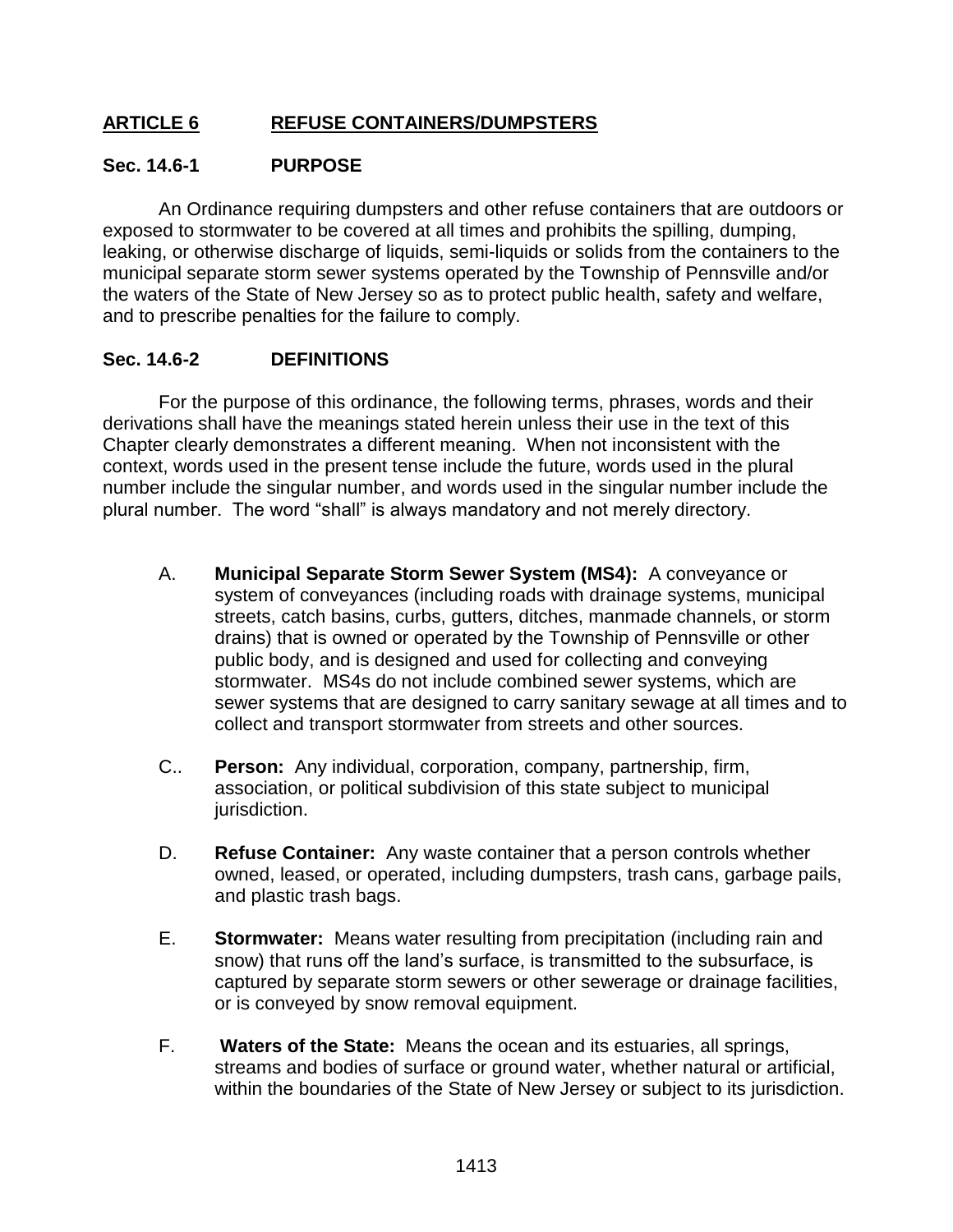## **Sec. 14.6-3 PROHIBITED CONDUCT**

Any person who controls, whether owned, leased, or operated, a refuse container or dumpster must ensure that such container or dumpster is covered at all times and shall prevent refuse from spilling out or overflowing.

Any person who owns, leases or otherwise uses a refuse container or dumpster must ensure that such container or dumpster does not leak or otherwise discharge liquids, semi-liquids or solids to the municipal storm sewer system(s) operated by the Township of Pennsville.

A. Subsequent to October 1, 2012, Any person who owns, leases or otherwise uses a refuse container or dumpster shall not permit said dumpster to be outside of an enclosure. (This deadline may be extended by duly adopted resolution of the Township Committee for a period not exceeding sixty days.)

### **Sec. 14.6-4 EXCEPTIONS TO PROHIBITION**

- A. Permitted temporary demolition containers
- B. Litter receptacles (other than dumpsters or other bulk containers).
- C. Individual homeowner trash and recycling containers
- D. Refuse containers at facilities authorized to discharge stormwater under a valid NJPDES permit.
- E. Large bulky items (e.g., furniture, bound carpet and padding, white goods placed curbside for pickup)

### **Sec. 14.6-5 ENFORCEMENT**

This Ordinance shall be enforced by the Township's Recycling Enforcement Officer and the Zoning Officer and or Assistant Housing Official.

### **Sec. 14.6-6 PENALTIES**

Any person(s) who is found to be in violation of the provisions of this ordinance shall be subject a fine of not less than one hundred (\$100) dollars – no greater than five hundred (\$500) dollars.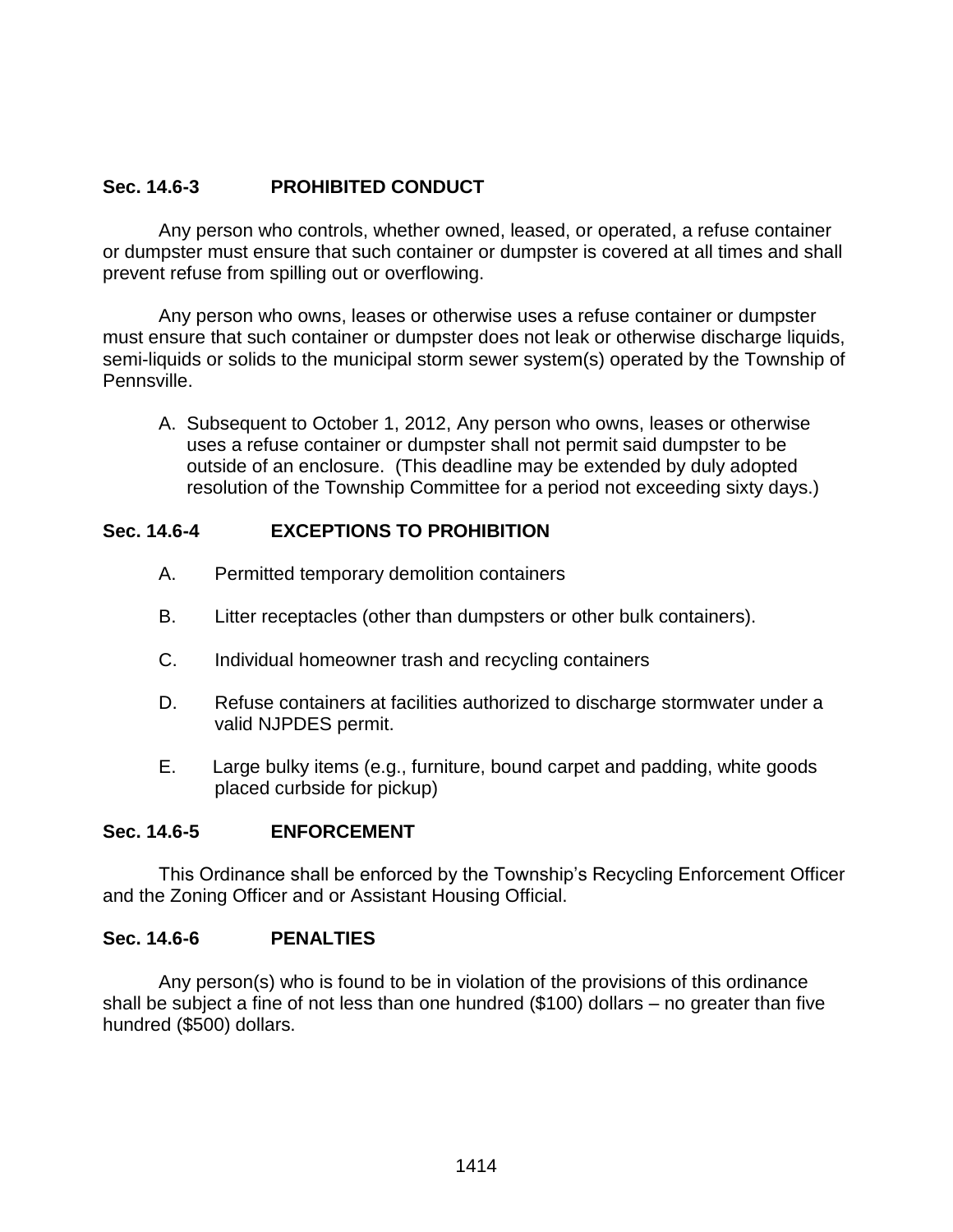### **Sec. 14.6-7 SEVERABILITY**

Each section, subsection, sentence, clause and phrase of this ordinance is declared to be an independent section, subsection, sentence, clause and phrase, and the finding or holding of any such portion of this ordinance to be unconstitutional, void, or ineffective for any cause or reason shall not affect any other portion of this ordinance.

**\_\_\_\_\_\_\_\_\_\_\_\_\_\_\_\_\_\_\_\_\_\_\_\_\_\_\_\_**

### **Sec. 14.6-8 EXEMPTION**

Governmental and public entities shall be exempt from the provision for enclosures.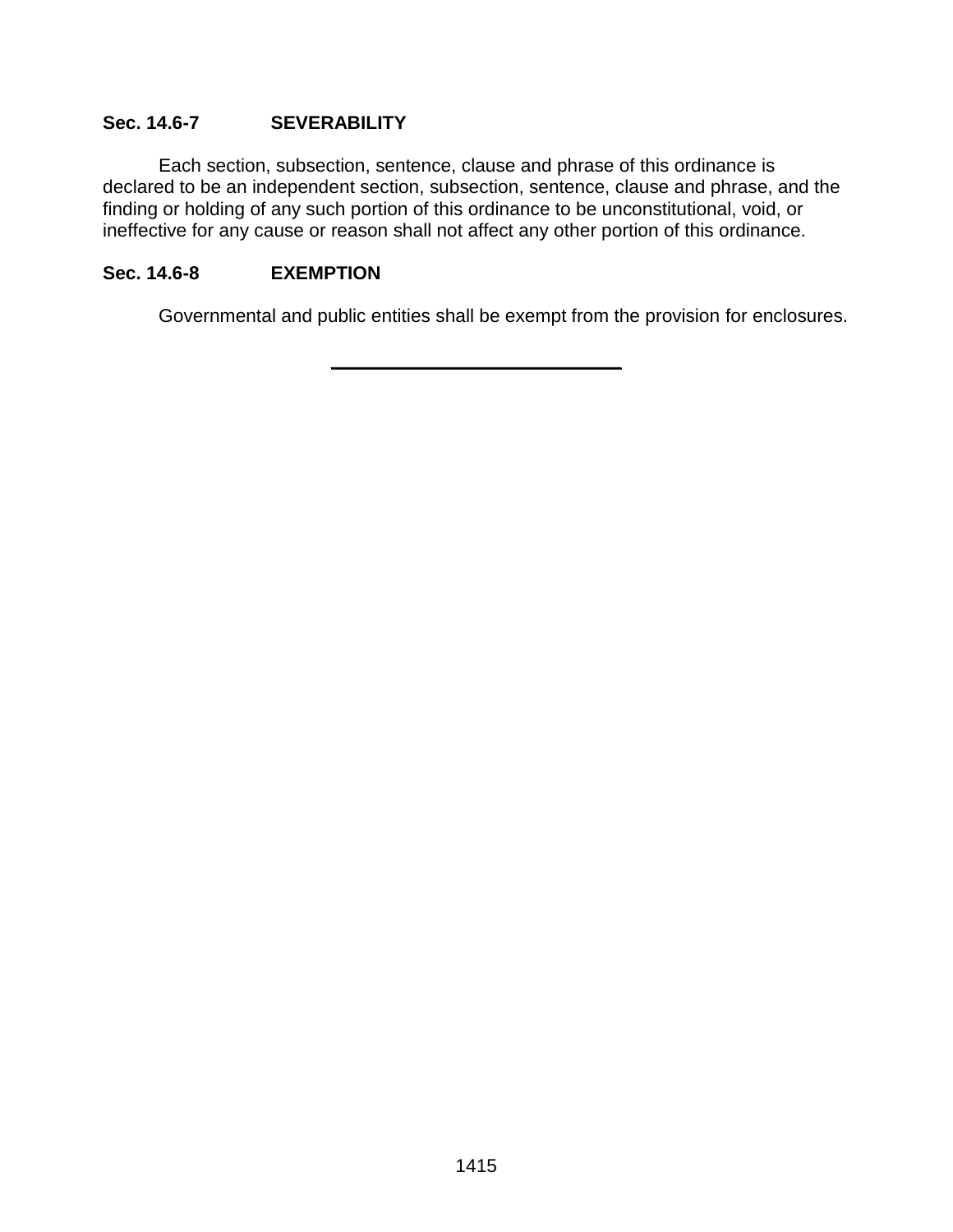# **ARTICLE 7 ILLICIT CONNECTION ORDINANCE**

## **Sec. 14.7-1 PURPOSE**

An ordinance to prohibit illicit connections to the municipal separate stormwater sewer system(s) operated by the Township of Pennsville in order to protect public health, safety and welfare, and to prescribe penalties for the failure to comply.

### **Sec. 14.7-2 DEFINITIONS**

For the purpose of this ordinance, the following terms, phrases, words, and their derivations shall have the meanings stated herein unless their use in the text of this Chapter clearly demonstrates a different meaning. When not inconsistent with the context, words used in the present tense include the future, words used in the plural number include the singular number, and words used in the singular number include the plural number. The word "shall" is always mandatory and not merely directory. The definitions below are the same as or based on corresponding definitions in the New Jersey Pollutant Discharge Elimination System (NJPDES) rules at NJAC 7:14A-12.

- A. Domestic sewage waste and wastewater from humans or household rations.
- B. **Illicit connection** any physical or non-physical connection that discharges domestic sewage, non-contact cooling water, process wastewater, or other industrial waste (other than stormwater) to the municipal separate stormwater sewer system operated by the Township of Pennsville, unless that discharge is authorized under a NJPDES permit other than the Tier A Municipal Stormwater General Permit (NJPDES Permit Number NJ 0141852). Non-physical connections may include, but are not limited to, leaks, flows, or overflows into the municipal separate stormwater sewer system.
- C. **Industrial waste** Non-domestic waste, including but not limited to those pollutants regulated under Section 307(a), (b) or (c) of the Federal Clean Water Act (33 USC 1317 § (a), (b) or (c)).
- D. Municipal separate stormwater sewer system (ms4) a conveyance or system of conveyances (including roads with drainage systems, municipal streets, catch basins, curbs, gutters, ditches, manmade channels, or storm drains) that is owned or operated by the Township of Pennsville and is designed and used for collecting and conveying stormwater. MS4's do not include combined sewer systems, which are sewer systems that are designed to carry sanitary sewage at all times and to collect and transport stormwater from streets and other sources.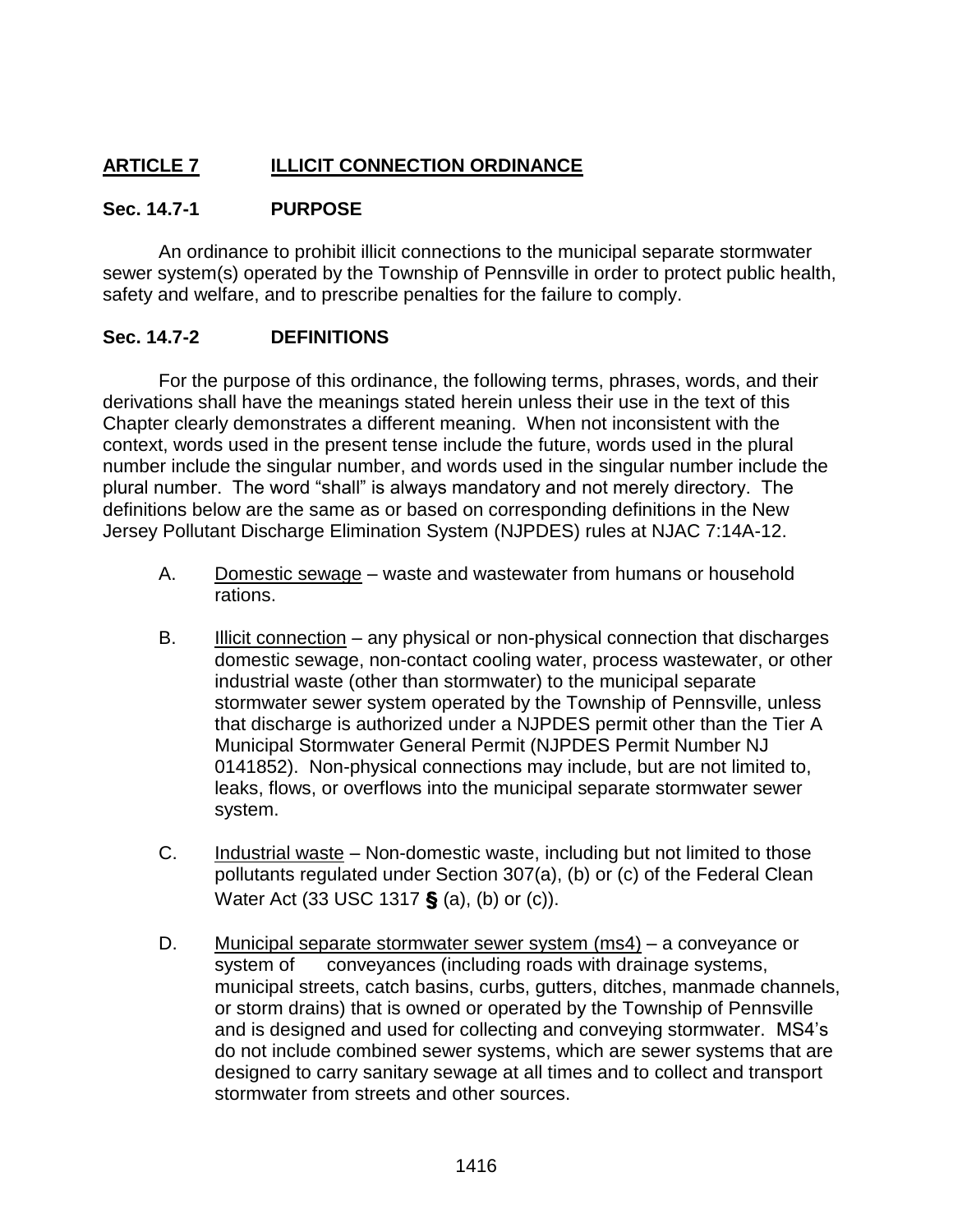- E. NJPDES permit: a permit issued by the New Jersey Department of Environmental Protection to implement the New Jersey Pollutant Discharge Elimination System (NJPDES) rules at NJAC 7:14A.
- F. Non-contact cooling water: water used to reduce temperature for the purpose of cooling. Such waters do not come into direct contact with any raw material, intermediate product (other than heat) or finished product. Non-contact cooling water may however contain algaecides, or biocides to control fouling of equipment such as heat exchangers and/or corrosion inhibitors.
- G. Person any individual, corporation, company, partnership, firm, association, or political subdivision of the state subject to municipal jurisdiction.
- H. Process wastewater any water which during manufacturing or processing comes into direct contact with or results from the production or use of any raw material, intermediate product, finished product, byproduct, or waste product. Process wastewater includes, but is not limited to, leachate and cooling water other than non-contact cooling water.
- I. Stormwater water resulting from precipitation (including rain and snow) that runs off the land's surface, is transmitted to the subsurface, is captured by separate stormwater sewers or other sewerage or drainage facilities, or is conveyed by snow removal equipment.

## **Sec. 14.7-3 PROHIBITED CONDUCT**

No person shall discharge or cause to be discharged through an illicit connection to the municipal separate storm water sewer system operated by the Township of Pennsville any domestic sewage, non-contact cooling water, process wastewater, or other industrial waste (other than stormwater).

## **Sec. 14.7-4 ENFORCEMENT**

This Ordinance shall be enforced by the Township of Pennsville Certified Public Works Manager

### **Sec. 14.7-5 PENALTIES**

Any person(s) who is found to be in violation of the provisions of this ordinance shall be subject to a fine of not less than (\$500) dollars – no greater than five thousand (\$5,000) dollars.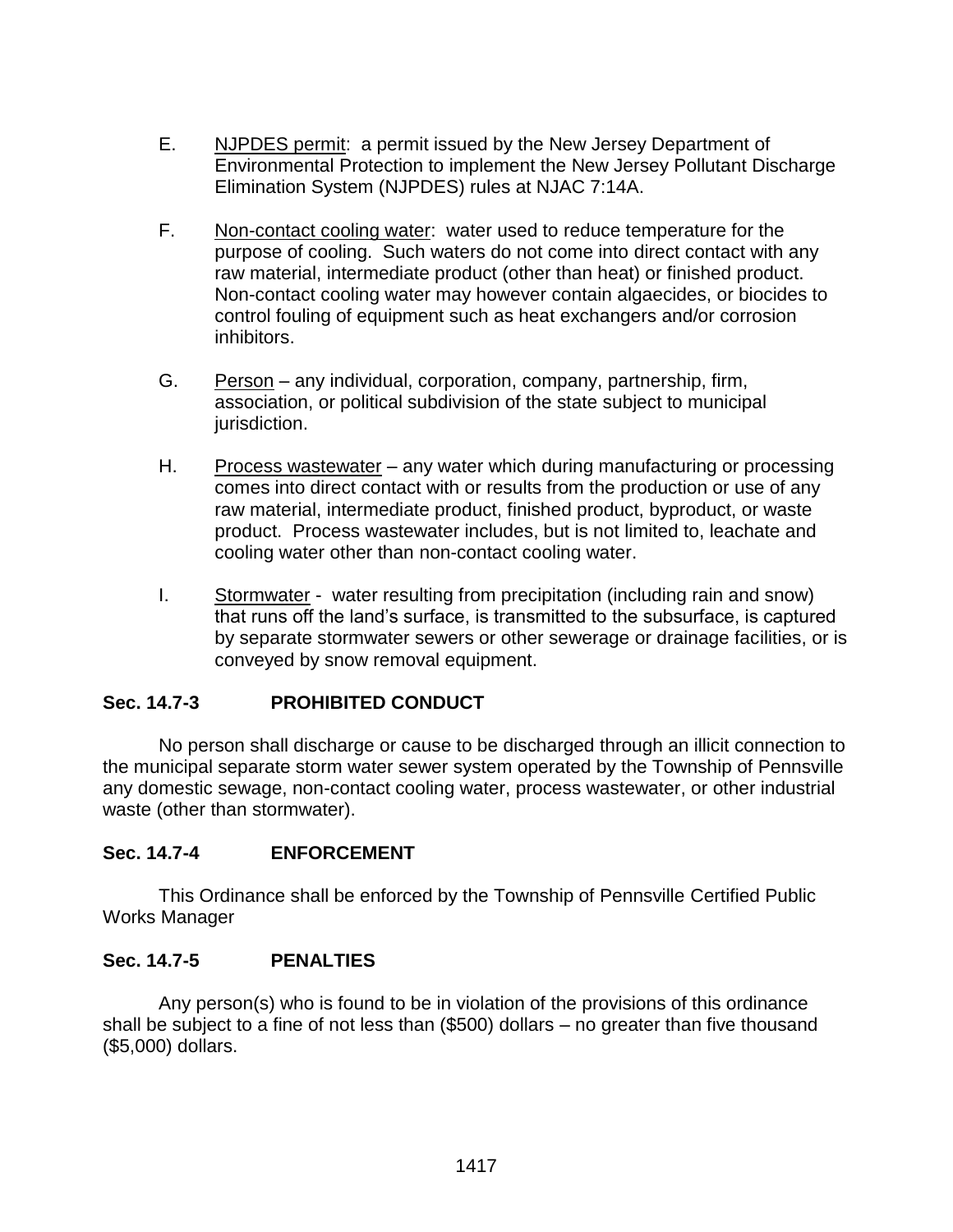## **Sec. 14.7-6 SEVERABILITY**

Each section, subsection, sentence, clause and phrase of this ordinance is declared to be an independent section, subsection, sentence, clause and phrase, and the funding or holding of any such portion of this ordinance to unconstitutional, void, or ineffective for any cause or reason shall not affect any other portion of this ordinance.

**\_\_\_\_\_\_\_\_\_\_\_\_\_\_\_\_\_\_\_\_\_\_\_**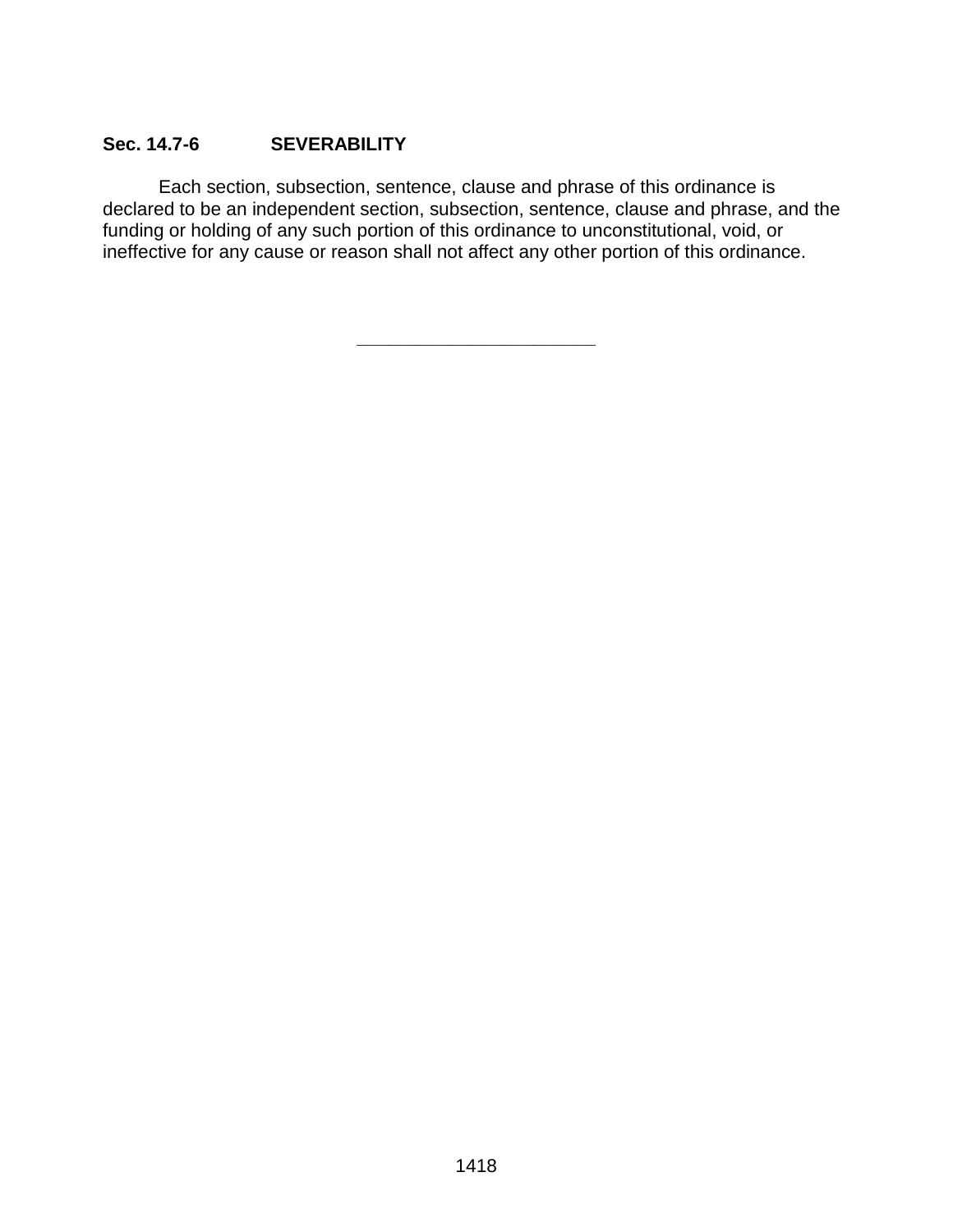### **ARTICLE 8 AN ORDINANCE REGULATING THE REPOSSESSION OF MOTOR VEHICLES WITHIN THE CONFINES OF THE TOWNSHIP OF PENNSVILLE**

### **Sec. 14.8-1 PURPOSE**

The purpose of this Ordinance is to regulate repossession of motor vehicles within the confines of the Township of Pennsville by or on behalf of holders of liens against such vehicles.

## **Sec. 14.8-2 DEFINITION**

- A. Private Towing Company shall mean a company retained by a holder(s) of lien(s) on a vehicle for the recovery of a vehicle possessed by an owner/borrower.
- B. Notice shall mean a written notification identifying:
	- 1. The make and model of the vehicle to be repossessed.
	- 2. The vehicle identification number to be repossessed.
	- 3. Name of the vehicle owner/borrower from whom the vehicle will be recovered from.
	- 4. Address or Location of the vehicle to be repossessed.
	- 5. The approximate date and tie of the repossession of the vehicle.

## **Sec. 14.8-3 NOTICE OF INTENT TO REPOSSESS**

Prior to any repossession activity, any private towing company operating within the Township of Pennsville must provide notice to the Pennsville Police Department. The private towing company shall also provide the Pennsville Police Department with proof of its right to repossess the vehicle in question.

### **Sec. 14.8-4 WARNING/NOTICE TO PRIVATE TOWING COMPANIES**

If a private towing company operates within the Township of Pennsville without providing the Pennsville Police Department with the notice required in section 14.8-3 and when the Department learns of such activity, a CAD will be created that will contain the name of the private towing company as well as all pertinent information including the address of the company, the address or location from which the vehicle is repossessed with the lien holder in the name of the registered owner of the vehicle. The Department will then send the private towing company a letter advising the company of the existence of this ordinance and that a second violation will result in a complaint being signed with a fine to be determined by the Judge of the Municipal Court.